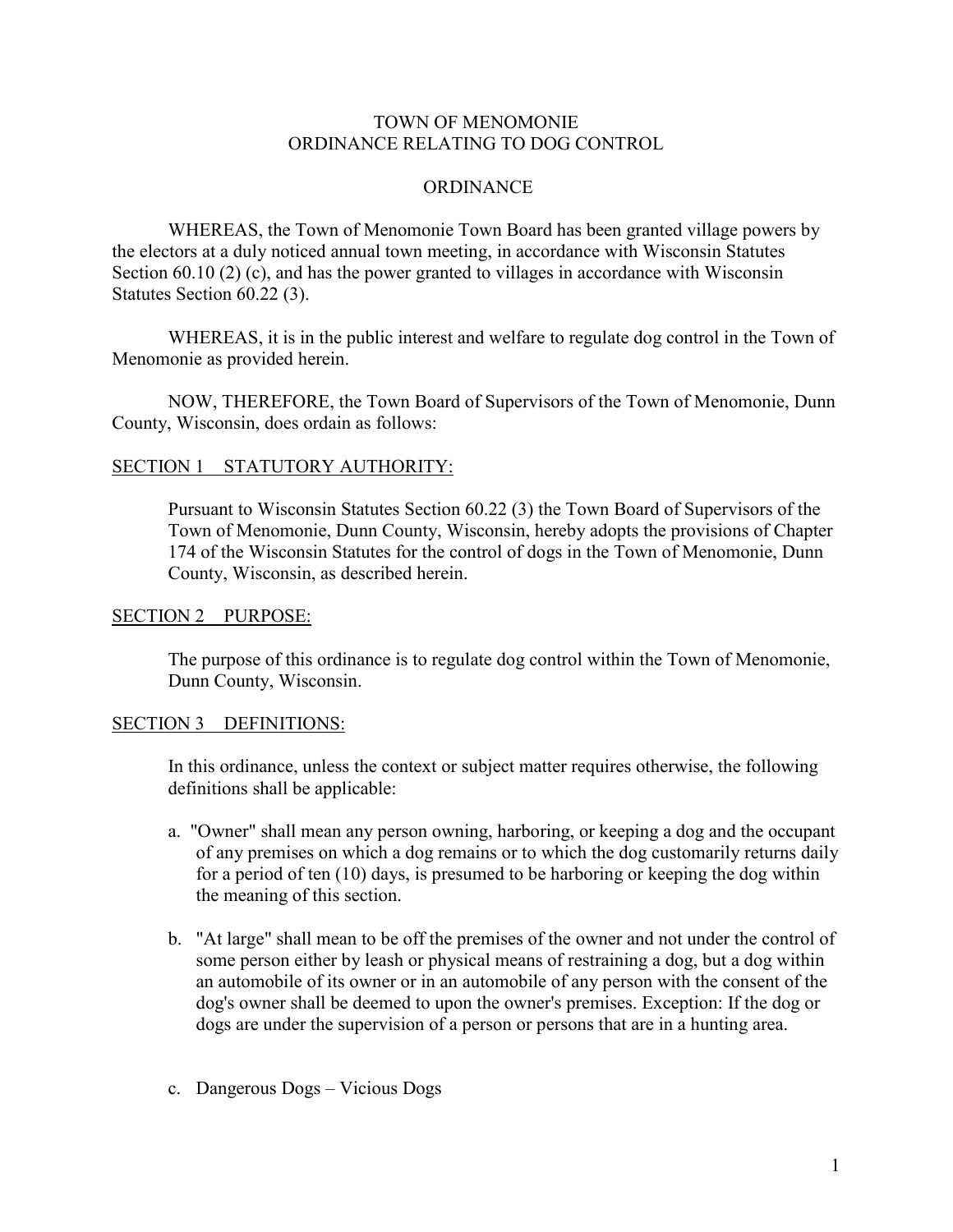Any dog with a propensity, tendency of disposition to attach, cause injury to or otherwise endanger the safety of human beings or other domestic animal as evidenced by its habitual or repeated chasing of snapping. or barking at or snarling in a threatening manner.

Any dog which attacks a human being or another domestic animal without provocation.

No dog that has been ordered to remove from another municipality for being vicious shall be housed – kept in the Town of Menomonie.

d. "Officer" shall mean a designated officer appointed by the Town Board of the Town of Menomonie to enforce this ordinance. This shall include the Town Chairman, Supervisors, Treasurer and any member of the Dunn County Sheriff's Department.

#### SECTION 4 GENERAL LICENSING OF DOGS:

It shall be unlawful for any person in the Town of Menomonie to own, harbor, or keep any dog more than five (5) months of age without complying with Chapter 174 of the Wisconsin Statutes. This includes the requirement to obtain a dog license annually for each dog 5 months of age or more on January  $1<sup>st</sup>$ , or within thirty (30) days after the dog obtains 5 months of age during the year. Dogs must be immunized against rabies to obtain a license. The dog tag issued must be attached to a collar, and a collar with the tag attached shall be kept on the dog for which the license is issued at all times as set forth in Wisconsin Statute 174.07 (e).

#### SECTION 5 RESTRICTIONS ON KEEPING OF DOGS:

It shall be unlawful for any person within the Town of Menomonie to own, harbor, or keep any dog which:

- a. Is at large within the Town of Menomonie.
- b. Habitually pursues any vehicle upon any public roadway in the Town of Menomonie.
- c. Assaults or attacks any person off the premises of the owner.
- d. Habitually barks or howls to reasonable annoyance of any person.
- e. Kills, wounds, or worries any domestic animal which includes livestock, dogs, and cats, horse, bovine, sheep, goat, pig, elk or other deer raised in captivity, llama, alpaca, domestic rabbit, farm-raised deer, or domestic fowl, including game fowl raised in captivity, nests or eggs of game birds.
- f. Is over five (5) months of age, and has not been issued a valid license and/or does not have the license attached to the dog as required by Chapter 174.07(e) of Wisconsin Statutes.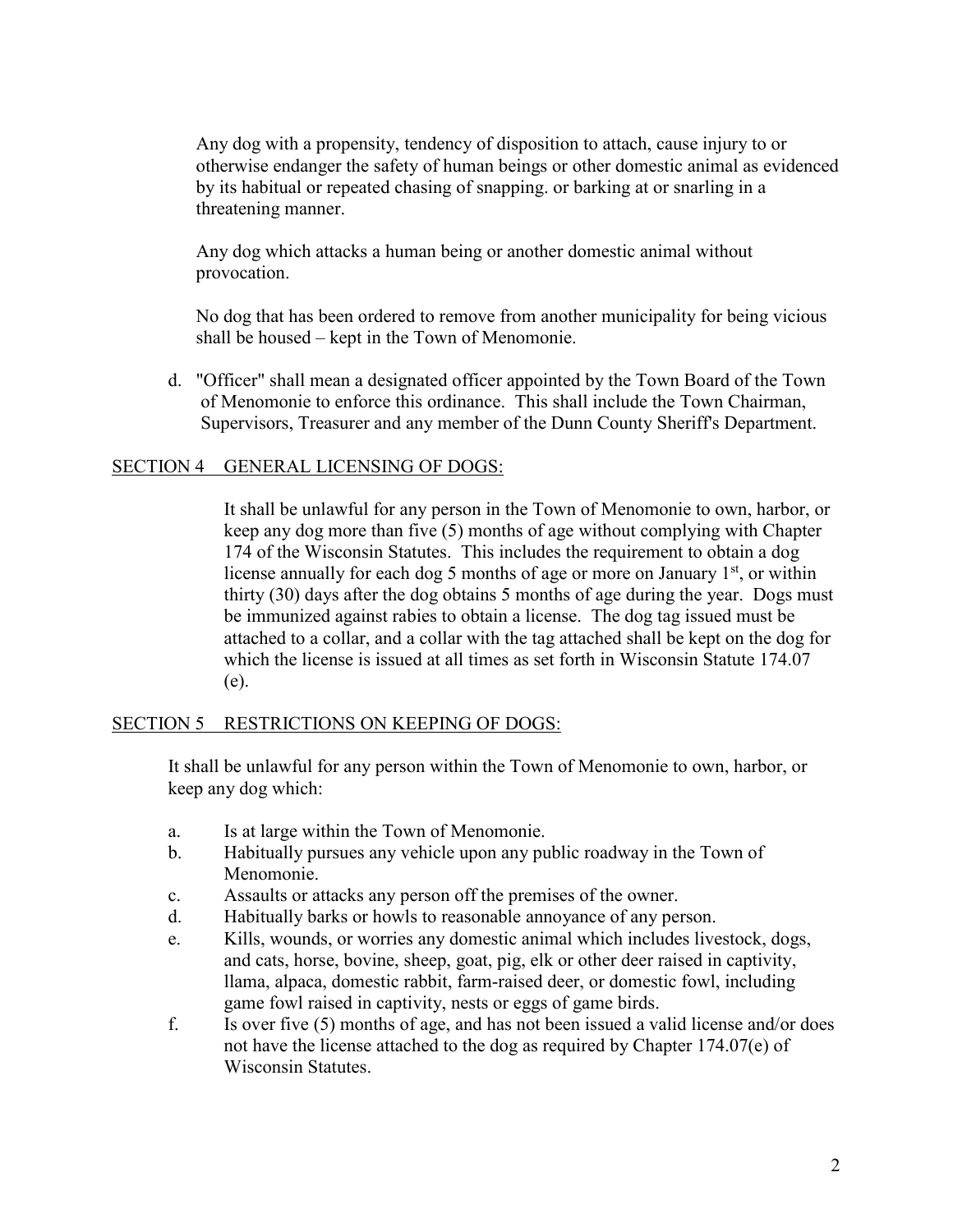- g. Is known by the owner to be infected with rabies, or has been bitten by an animal known to have been infected with rabies, and such owner fails to quarantine the dog as required by Wisconsin Statute Section 95.21.
- h. Defecates on the property other than that of the owner, and the owner does not remove said defecation immediately.
- i. Harbors or keeps a dangerous dog vicious dog (Section 3. c.)
- j. Violates any other provision of Chapter 174 of Wisconsin Statutes.

## SECTION 6 ENFORCEMENT OF RABIES CONTROL PROGRAM:

Wisconsin Statutes Section 95.21 is hereby incorporated by reference and made a part of this ordinance. Any provisions of this ordinance shall be read in conjunction with Wisconsin Statutes Section 95.21, however it is the intent to make this ordinance more restrictive pursuant to Wisconsin Statute Section 95.21 (9).

### SECTION 7 NUMBER OF DOGS:

It shall be unlawful for any person to keep more than three (3) domestic dogs over five months of age in any household within the Town of Menomonie, unless the Town has issued a kennel permit.

### SECTION 8 KENNEL PERMITS:

The Town Board of the Town of Menomonie has the discretion to approve or disapprove with reason a kennel permit.

# SECTION 9 PENALTY:

Any person, firm, or corporation who shall violate any provision of this ordinance shall, upon conviction thereof, forfeit as follows:

- a. If the dog injures or causes injury to a person, or any domestic animal which includes livestock, dogs and cats, horse, bovine, sheep, goat, pig, elk or other deer raised in captivity, llama, alpaca, domestic rabbit, farm-raised deer, or domestic fowl, including game fowl raised in captivity, nests or eggs of game birds, a fine of not less than \$50.00, nor more than \$500.00, if the owner did not have notice that the dog had previously caused injury.
- b. If the owner did have notice or knew that the dog previously caused injury to a person, or any domestic animal which includes livestock, dogs and cats, horse, bovine, sheep, goat, pig, elk or other deer raised in captivity, llama, alpaca, domestic rabbit, farm-raised deer, or domestic fowl, including game fowl raised in captivity, nests or eggs of game birds, a fine of not less than \$50.00, nor more than \$1,000.00.
- c. For a dog running at large, a fine of not less than \$50.00 nor more than \$100.00 for the first offense, and not less than \$100.00, nor more than \$200.00 for subsequent offenses.